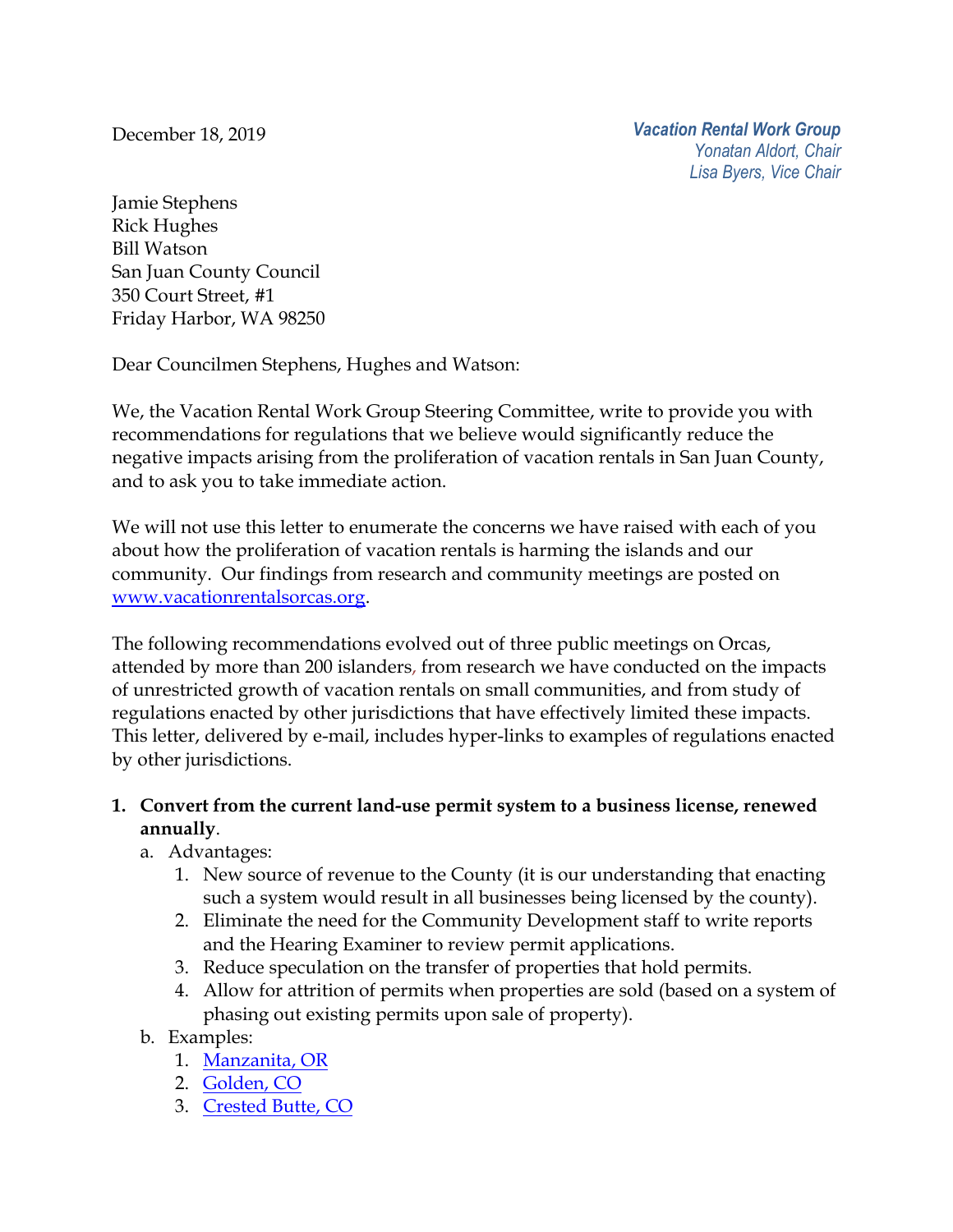- **2. Distinguish between Home Shares (owner in residence with one room for rent under the same roof) and Vacation Rentals (whole house)**. **Home Shares would be subject to a separate cap.**
	- a. Advantages:
		- 1. Supports people who need additional income to stay on island.
		- 2. Residents who share their homes serve as ambassadors for visitors, limiting the potential for negative impacts on neighbors.
	- b. Examples:
		- 1. Santa [Monica,](https://www.smgov.net/Departments/PCD/Permits/Short-Term-Rental-Home-Share-Ordinance/) CA
		- 2. [Golden,](https://www.cityofgolden.net/live/residents-guide/short-term-rentals/) CO
		- 3. [Crested](https://www.crestedbutte-co.gov/?SEC=0DA56E89-36E1-4A3A-8001-5F16483DEFCD) Butte, CO
- **3. Place a cap on the total number of VR permits allowed in the county**. Start by setting the limit at the level of total permits that are *compliant and active* on 3/13/2020 (the two-year anniversary of the implementation date for the last revision to VR permits). Also set caps for UGA's, LAMIRD's, and possibly neighborhoods or census tracts.
	- a. Advantages:
		- 1. Assures that vacation rentals will not become a dominant use of residential properties.
		- 2. Limits the scale and rate of change.
		- 3. If implemented at a neighborhood scale, enables neighborhoods to re-gain a predominance of homes that are occupied year-round.
	- b. Examples:
		- 1. [Manzanita,](https://ci.manzanita.or.us/3Services/admin-STrental.html) OR
		- 2. [Austin,](https://www.austintexas.gov/str) TX
		- 3. St. [Augustine](https://www.staugbch.com/citymanager/page/transient-rentals) Beach, FL
- **4. Limit the location of future vacation rentals based on distance from one another.** For example, no VR may be located within 1,500 feet of the property line of a parcel with an existing VR.
	- a. Advantages:
		- 1. Enables neighborhoods to retain a majority of residences as owner-occupied or year-round rentals.
		- 2. Reduces the drain on community resources that results from the concentration of VR's in close proximity.
		- 3. Ensures/Protects a sense of rural community, in which people know who is living nearby.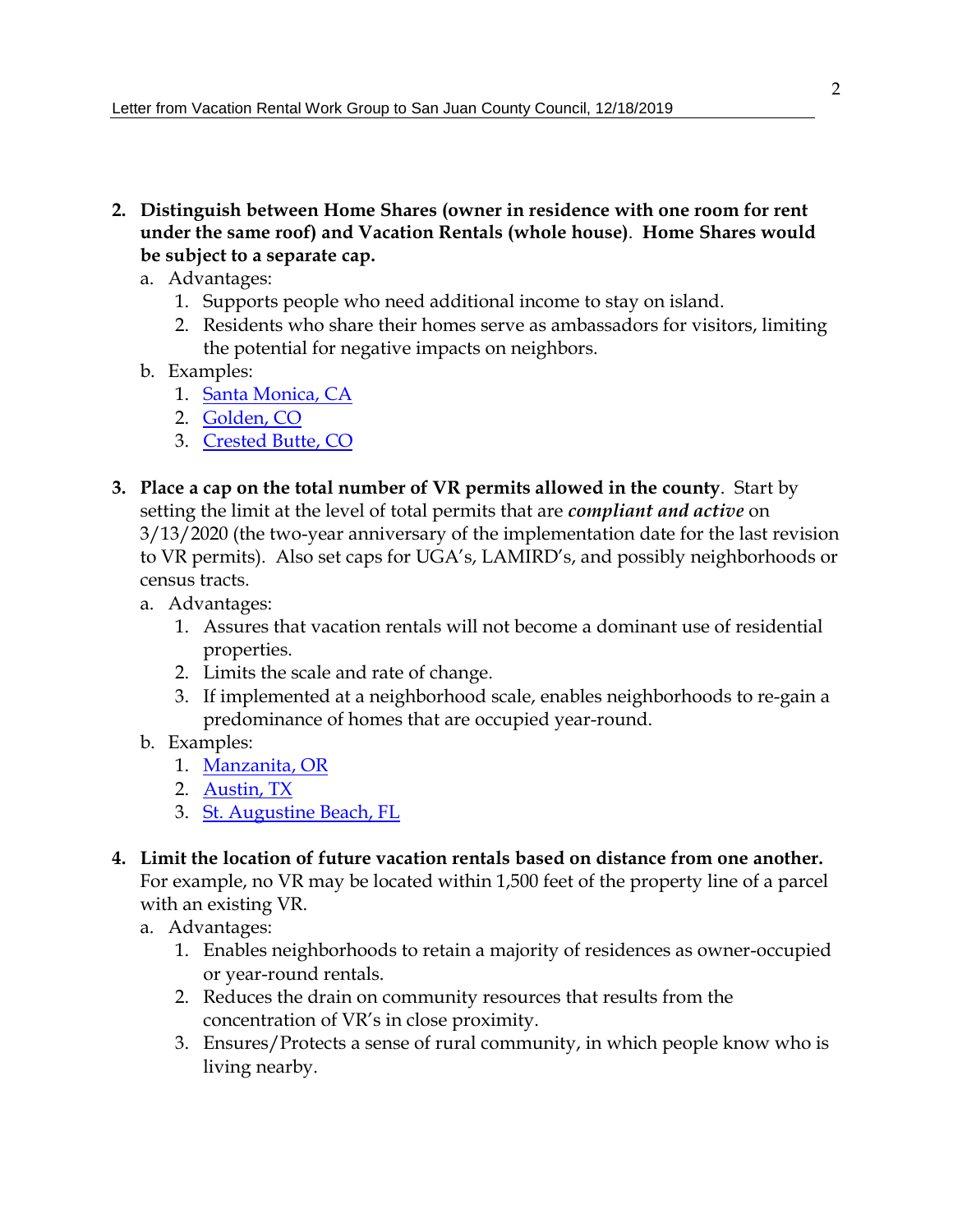- b. Examples:
	- 1. Santa [Monica,](https://www.smgov.net/Departments/PCD/Permits/Short-Term-Rental-Home-Share-Ordinance/) CA
	- 2. [Austin,](https://www.austintexas.gov/str) TX
	- 3. San [Antonio,](https://docsonline.sanantonio.gov/FileUploads/dsd/ShortTermRentalDRAFTOrdinance.pdf) TX
- **5. Align the occupancy allowed for Vacation Rentals with that for B & B Residences, and include sign-off by homeowners' associations, water-user associations, and road associations on application.**
	- a. Advantages:
		- 1. Prevents VR's from occupancy that is in excess of allowed septic-system design.
		- 2. Levels the playing field between VR's and B  $\&$  B's.
		- 3. Reduces the chance that the county will issue a VR permit for a property where private CC&R's prohibit that use.
- **6. Revoke Permits upon Violations (3-strikes rule)** Owners who operate without a license, or who fail to address two or more neighborhood complaints in a timely manner pay a fine, and, after three violations, lose their license. They are not allowed to re-apply for another license for three years.
	- a. Advantages:
		- 1. Removes bad actors, which in turn reduces the negative impacts of VR's.
		- 2. Levels the playing field.
		- 3. When paired with the business licenses (instead of land-use permits), reduces the County's costs for dealing with violators, since revoking a business license is not as cumbersome as revoking a land-use permit.
	- b. Examples:
		- 1. [Sonoma](https://sonomacounty.ca.gov/PRMD/Regulations/Vacation-and-Hosted-Rentals/Code-for-Vacation-Rentals/) County, CA
		- 2. Palm [Springs,](https://www.palmspringsca.gov/government/departments/vacation-rentals) CA (see hotline info)
		- 3. [Savannah,](https://www.savannahga.gov/DocumentCenter/View/13217/Short-Term-Vacation-Rental-Ordinance-as-approved-on-August-3-and-September-28-2017?bidId=) GA

## **7. Publish list of local contacts for each VR permit**

- a. Advantages:
	- 1. Increases transparency and allows for neighbors to present concerns directly to the appropriate party.
	- 2. May reduce the frequency of neighbors relying on the sheriff to address concerns.
- b. Example:
	- 1. Palm Springs, GA good neighbor [brochure](https://www.palmspringsca.gov/government/departments/vacation-rentals) & hotline